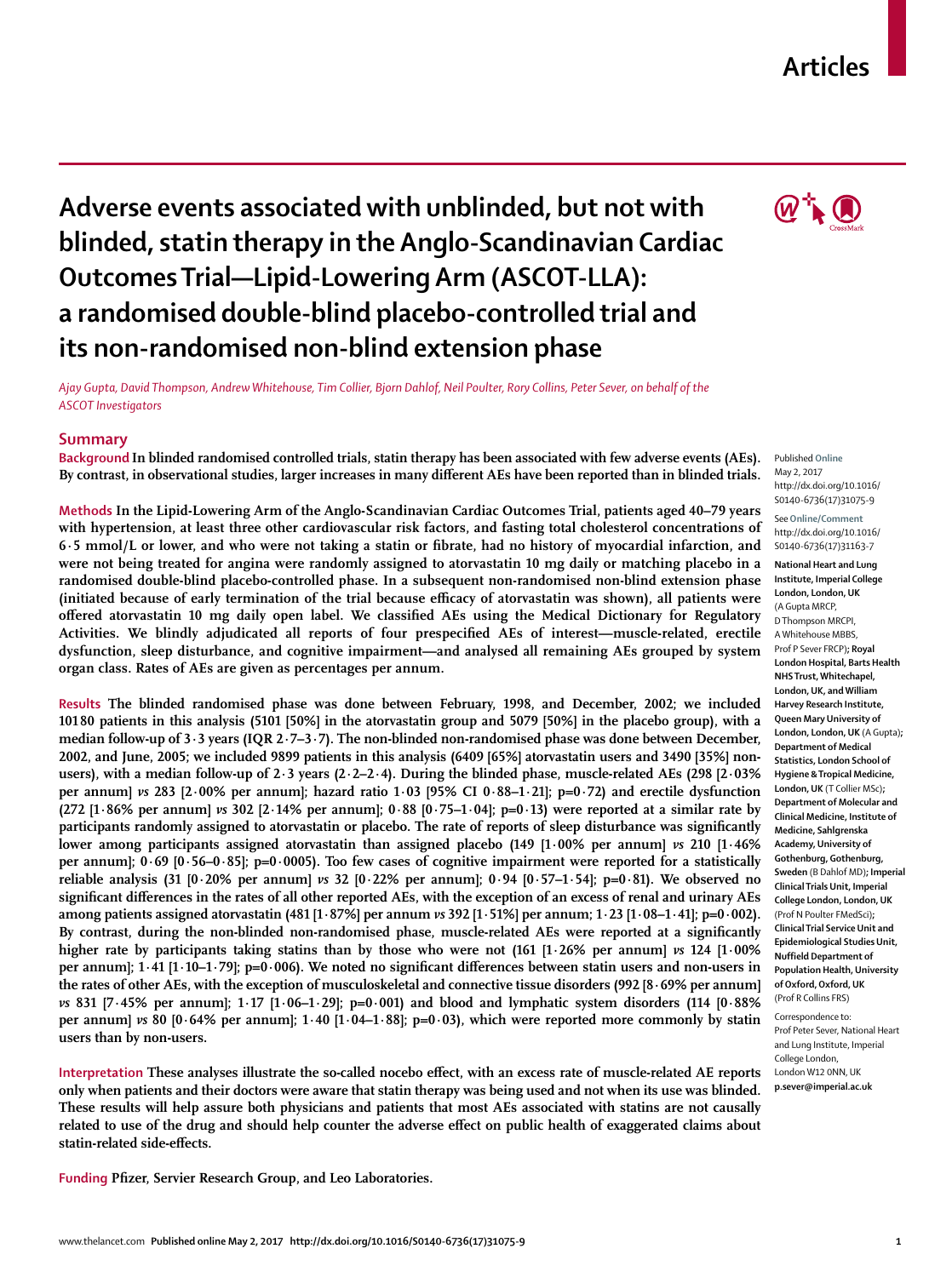### **Research in context**

### **Evidence before this study**

We reviewed evidence from trials of the effect of statins on major cardiovascular outcomes identified in a 2012 metaanalysis by the Cholesterol Treatment Trialists' Collaboration and from observational studies reporting statin-associated adverse events identified in a 2016 review. In randomised blinded controlled trials of statins, drug-related adverse events were rare in comparison with observational studies in which adverse events were reported in as many as 20% of drug recipients.

## **Added value of this study**

This report of putative statin-related adverse events is derived from a unique analysis of information obtained in the Anglo-Scandinavian Cardiac Outcomes Trial—Lipid-Lowering Arm, in which, in a blinded randomised phase, atorvastatin was compared with placebo and, in a non-randomised non-blinded phase, users of statins were compared with non-users.

Assessment of adverse events was systematic throughout the trial and done by observers who were blinded to treatment allocation and phases of the trial. We observed an excess of muscle-related adverse events only in the non-blinded phase of the trial when patients were aware that they were taking a statin.

## **Implications of all the available evidence**

This report provides further support for the evidence that statin use is not causally associated with adverse events, which have been reported from observational studies by contrast with randomised blinded trials, in which the incidence of adverse events is similar in those assigned placebo and statins. These observations should help assure physicians and patients that most statin-associated adverse events are not causally related to use of the statins and that the benefits of statins in reducing cardiovascular events should override concerns about reports of side-effects, which are not substantiated by findings from this study.

# **Introduction**

Large-scale evidence from randomised placebocontrolled trials has shown that statin therapy reduces the incidence of major vascular events (ie, coronary deaths or myocardial infarctions, ischaemic strokes, and coronary revascularisation procedures) by about one quarter for each 1 mmol/L LDL cholesterol concentration reduction during each year (after the first) that it continues to be taken.<sup>1</sup> The proportional reductions in risk have been shown to be similar in secondary and primary prevention and somewhat greater among individuals at a lower risk (although the absolute benefits are smaller). These findings have resulted in guidelines recommending that statin therapy be considered for all patients who have had an atherosclerotic event and, in primary prevention, for those who have a 10 year risk of having a cardiovascular event (defined as coronary death, myocardial infarction, angina, stroke, or transient ischaemic attack) of at least 10%, as well as for those with high LDL cholesterol concentrations or relevant comorbidities (such as diabetes).<sup>2,3</sup>

Concerns have been expressed about the expansion in statin use produced by lowering of risk thresholds for offering of statin therapy to patients.<sup>4,5</sup> In making the argument against so-called over-medicalisation of the population, statin therapy has been claimed to cause increased rates of adverse events (AEs) and symptomatic side-effects (chiefly muscle pain and weakness); claims that prevent as many as one fifth of patients from continuing to take statin therapy in the long term.<sup>5,6</sup> These claims are usually derived from observational studies using health-care databases which, since they are neither randomised nor blinded, are subject to potential biases in assessment of causation.7 By contrast, in double-blind randomised controlled trials of statin therapy, the reported rates of different types of AE have generally been similar between patients receiving statin or placebo treatment (except for reductions in atherosclerotic events), with no differences between groups in the rates of treatment cessation in association with advere events.<sup>7-10</sup>

The absence of a difference in AEs in randomised controlled trials of statin therapy has been suggested to be due to their ascertainment not being sufficiently specific or sensitive.<sup>5,11</sup> The Anglo-Scandinavian Cardiac Outcomes Trial (ASCOT)<sup>12</sup> provides a unique opportunity to assess the effect of blinded and unblinded ascertainment of AEs identified with the same approach during blinded randomised statin therapy in the Lipid-Lowering Arm (LLA) of the trial<sup>13</sup> and the subsequent follow-up period when a proportion of patients were taking open-label statins.<sup>14</sup> We prespecifed four AEs of interest (AEOIs) because of the public health effect of widespread claims about musclerelated side-effects and the additions to the drug label of erectile dysfunction, sleep disturbance, and cognitive impairment as possible side-effects on the basis of reviews by the Medicines and Healthcare Products Regulatory Agency15 and US Food and Drug Administration.<sup>16</sup>

### **Methods**

## **Study design and patients**

Details of the [ASCOT](www.ascotstudy.org) protocol, including study design, organisation, clinical measurements, power calculations, recruitment rates, and baseline characteristics, have been previously published.12 Men and women aged between 40 years and 79 years were eligible if they had three or

For the **ASCOT website** see www.ascotstudy.org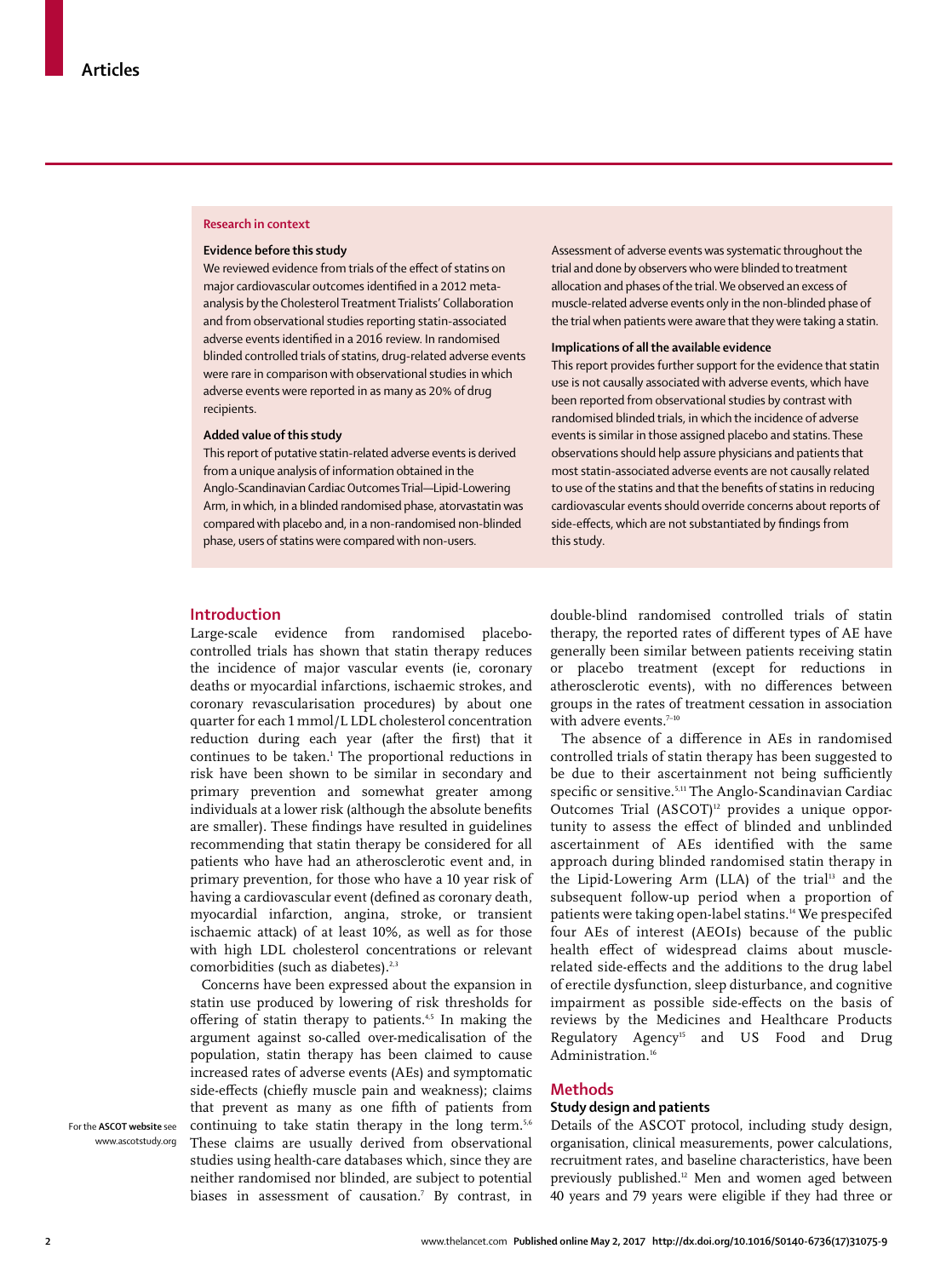more risk factors for cardiovascular disease but had no history of myocardial infarction and were not being treated for angina. They were randomly assigned in an open-label comparison between two blood pressurelowering treatment regimens (amlodipine-based regimen or atenolol-based regimen) in the ASCOT Blood Pressure-Lowering Arm (BPLA)<sup>17</sup> and, with use of a  $2\times2$  factorial design, between atorvastatin 10 mg daily and matching placebo in the LLA comparison, forming the randomised double-blind placebo-controlled phase for this study.

Patients included in the BPLA were also eligible for inclusion in the LLA comparison if they had a total cholesterol concentration of 6·5 mmol/L or lower and were not taking a statin or fibrate. No formal run-in period to test for tolerance to statins was used and few, if any, patients had any previous exposure to statin treatment. In the LLA, the randomly assigned atorvastatin or placebo was stopped for efficacy (at the recommendation of the data safety and monitoring board) between October and December, 2002. Patients were then told whether they had been assigned atorvastatin or placebo, but they continued to be actively followed up in the same way until June, 2005, while the ASCOT-BPLA comparison continued.<sup>14</sup> During that period they were offered open-label atorvastatin, forming the non-randomised non-blind extension phase for this report.

The study conformed to good clinical practice guidelines and the Declaration of Helsinki. The protocol and all subsequent amendments were reviewed and ratified by central and regional ethics review boards in the UK and national ethics and statutory bodies in Ireland and the Nordic countries (Sweden, Denmark, Iceland, Norway, and Finland). All participants provided written informed consent.

## **Procedures**

After randomisation, study participants were scheduled to be seen at 6 weeks and 3 months and then at 6-monthly intervals thereafter during both the blinded randomised and non-blinded non-randomised phases of the ASCOT-LLA (until the ASCOT-BPLA completed). At each study visit, all AEs reported by participants were recorded by the study team in the case report form. Specific questions relating to any putative AEs were not asked at these visits.

Reports of AEs by study participants were initially recorded verbatim and subsequently classified with use of the Medical Dictionary for Regulatory Activities<sup>18</sup> into 26 separate system organ class (SOC) groups, 2288 unique preferred terms, and 5109 separate low-level terms. For this report, two physicians (AW and DT) adjudicated the four AEOIs: muscle-related, erectile



#### *Figure 1:* **Trial profile**

ASCOT=Anglo-Scandinavian Cardiac Outcomes Trial. LLA=Lipid-Lowering Arm.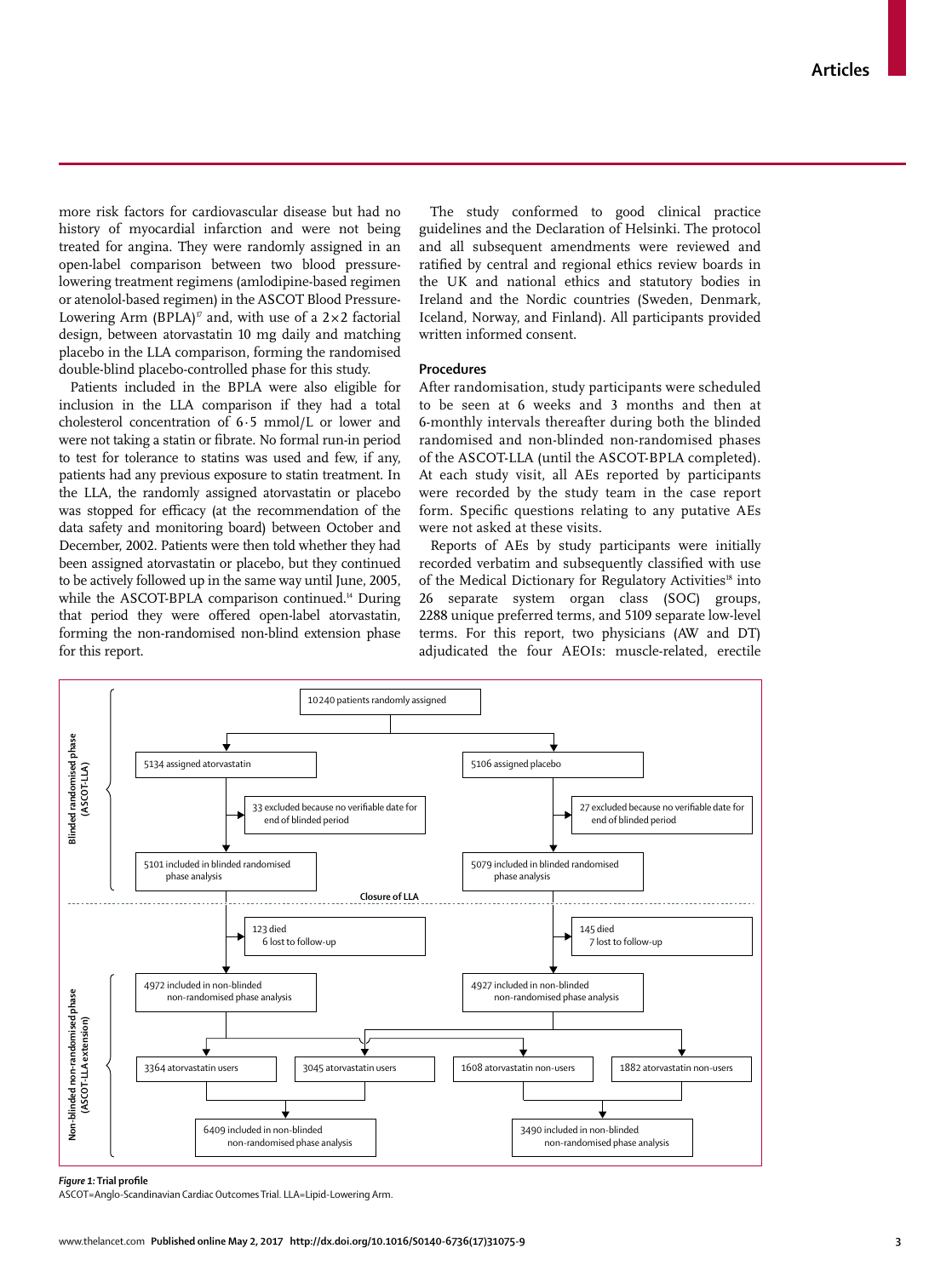|                                                                                                                     | <b>Blinded randomised phase</b><br>(ASCOT-LLA) |                            | Non-blinded non-randomised<br>phase (ASCOT-LLA extension) |                                 |  |  |
|---------------------------------------------------------------------------------------------------------------------|------------------------------------------------|----------------------------|-----------------------------------------------------------|---------------------------------|--|--|
|                                                                                                                     | Placebo (n=5079)                               | Atorvastatin<br>$(n=5101)$ | Atorvastatin<br>non-user<br>$(n=3490)$                    | Atorvastatin user<br>$(n=6409)$ |  |  |
| <b>Patient characteristics</b>                                                                                      |                                                |                            |                                                           |                                 |  |  |
| Woman                                                                                                               | 949 (19%)                                      | 955 (19%)                  | 760 (22%)                                                 | 1097 (17%)                      |  |  |
| Age (years)                                                                                                         |                                                |                            |                                                           |                                 |  |  |
| $\leq 60$                                                                                                           | 1821 (36%)                                     | 1842 (36%)                 | 1204 (34%)                                                | 2405 (38%)                      |  |  |
| >60                                                                                                                 | 3258 (64%)                                     | 3259 (64%)                 | 2286 (66%)                                                | 4004 (62%)                      |  |  |
| White ethnicity                                                                                                     | 4805 (95%)                                     | 4822 (95%)                 | 3367 (96%)                                                | 5996 (94%)                      |  |  |
| Current smoker                                                                                                      | 1644 (32%)                                     | 1697 (33%)                 | 1250 (36%)                                                | 1987 (31%)                      |  |  |
| Alcohol consumption per week                                                                                        |                                                |                            |                                                           |                                 |  |  |
| ≤14 units                                                                                                           | 4149/5078<br>(82%)                             | 4170/5099<br>(82%)         | 2916 (84%)                                                | 5175/6406<br>(81%)              |  |  |
| >14 units                                                                                                           | 929/5078<br>(18%)                              | 929/5099<br>(18%)          | 574 (16%)                                                 | 1231/6406<br>(19%)              |  |  |
| Systolic blood pressure (mm Hq)                                                                                     | 164.2(18.0)                                    | 164.2(17.7)                | 166.0 (18.2)                                              | 163.2(17.6)                     |  |  |
| Diastolic blood pressure (mm Hq)                                                                                    | 95.0(10.3)                                     | 94.9(10.3)                 | 95.8(10.6)                                                | 94.6(10.0)                      |  |  |
| Heart rate (beats per min)                                                                                          | 71.8(12.6)                                     | 71.2(12.7)                 | 71.6(12.4)                                                | 71.4(12.8)                      |  |  |
| $BMl$ (kg/m <sup>2</sup> )                                                                                          | 28.7(4.6)                                      | 28.6(4.7)                  | 28.5(4.7)                                                 | 28.8 (4.6)                      |  |  |
| Total cholesterol concentration<br>(mmol/L)                                                                         | 5.5(0.8)                                       | 5.5(0.8)                   | 5.4(0.8)                                                  | 5.5(0.8)                        |  |  |
| LDL cholesterol concentration<br>(mmol/L)                                                                           | 3.4(0.7)                                       | 3.4(0.7)                   | 3.4(0.7)                                                  | 3.5(0.7)                        |  |  |
| HDL cholesterol concentration<br>(mmol/L)                                                                           | 1.3(0.4)                                       | 1.3(0.4)                   | 1.3(0.4)                                                  | 1.3(0.4)                        |  |  |
| Triglyceride concentration<br>(mmol/L)                                                                              | 1.6(0.9)                                       | 1.7(0.9)                   | 1.6(0.8)                                                  | 1.7(0.9)                        |  |  |
| Glucose concentration (mmol/L)                                                                                      | 6.2(2.1)                                       | 6.2(2.1)                   | 6.1(2.0)                                                  | 6.2(2.1)                        |  |  |
| Creatinine concentration (mmol/L)                                                                                   | 98.9 (16.4)                                    | 99.1 (16.6)                | 98.6(17.1)                                                | 99-1 (15-9)                     |  |  |
| <b>Medical history</b>                                                                                              |                                                |                            |                                                           |                                 |  |  |
| Previous stroke or TIA                                                                                              | 524 (10%)                                      | 493 (10%)                  | 350 (10%)                                                 | 630 (10%)                       |  |  |
| Type 2 diabetes                                                                                                     | 1267 (25%)                                     | 1254 (25%)                 | 792 (23%)                                                 | 1660 (26%)                      |  |  |
| LVH (according to ECG or ECHO)                                                                                      | 721 (14%)                                      | 735 (14%)                  | 478 (14%)                                                 | 927 (14%)                       |  |  |
| ECG abnormalities other than LVH                                                                                    | 721 (14%)                                      | 731 (14%)                  | 483 (14%)                                                 | 908 (14%)                       |  |  |
| Peripheral vascular disease                                                                                         | 251 (5%)                                       | 259 (5%)                   | 166 (5%)                                                  | 318 (5%)                        |  |  |
| Other relevant cardiovascular<br>disease                                                                            | 204 (4%)                                       | 184 (4%)                   | 135 (4%)                                                  | 234 (4%)                        |  |  |
| Number of risk factors                                                                                              | 3.7(0.9)                                       | 3.7(0.9)                   | 3.6(0.8)                                                  | 3.7(0.9)                        |  |  |
| Previous antihypertensive treatments                                                                                |                                                |                            |                                                           |                                 |  |  |
| None                                                                                                                | 977 (19%)                                      | 1000 (20%)                 | 769 (22%)                                                 | 1163 (18%)                      |  |  |
| One                                                                                                                 | 2252 (44%)                                     | 2286 (45%)                 | 1571 (45%)                                                | 2842 (44%)                      |  |  |
| More than one                                                                                                       | 1850 (36%)                                     | 1815 (36%)                 | 1150 (33%)                                                | 2404 (38%)                      |  |  |
| Previous lipid-lowering treatment                                                                                   | 44 (1%)                                        | 34 (1%)                    | 31 (1%)                                                   | 46 (1%)                         |  |  |
| Aspirin use                                                                                                         | 881 (17%)                                      | 900 (18%)                  | 527 (15%)                                                 | 1188 (19%)                      |  |  |
| Data are n (%) or mean (SD). BMI=body-mass index. TIA=transient ischaemic attack. LVH=left-ventricular hypertrophy. |                                                |                            |                                                           |                                 |  |  |

ECG=electrocardiogram. ECHO=echocardiogram.

*Table 1***: Baseline characteristics**

dysfunction, sleep disturbance, and cognitive impairment. Each of the adjudicators reviewed (blinded to baseline characteristics, randomised treatment, nonstudy statin use, and trial phase) all reported AEs for the presence of any of the four AEOIs and, on the basis of the description in the case report form, classified their See **Online** for appendix

degree of certainty (definite, probable, or possible) according to prespecified definitions. Further details are given in the appendix. Any disagreements between the two adjudicators were independently resolved by a third physician (AG), who was similarly blinded.

## **Statistical analysis**

We used Cox proportional hazard models to compare time to first AE in the blinded randomised phase between patients randomly assigned to atorvastatin and those randomly assigned to placebo, and in the non-blinded non-randomised phase between those who were exposed to statin therapy during that phase and those who were not. We considered patients to be non-users in the nonblinded non-randomised phase until statin treatment was given for at least 2 consecutive days (ie, we included events occurring beforehand in the non-user group, whereas we included those occurring after statin use had started in the user group, even if treatment had been stopped). Consequently, we used time-updated Cox models for the comparisons of time to first AE between statin users and non-users. We calculated hazard ratios (HRs) and 95% CIs for each AEOI of the combination of definite and probable events, with subsidiary sensitivity analyses of definite AEOIs only, and of all AEOIs (ie, including those considered to be only possible AEOIs). Main analyses did not involve adjustment for baseline characteristics at the time of randomisation, but we did subsidiary analyses of the non-blinded non-randomised comparisons with adjustment for baseline characteristics. We also analysed all the reported AEs not classified as one of the four AEOIs grouped by SOC. We reported incident rates as percentages per annum. We did all statistical analyses using Stata version 14.2.

## **Role of the funding source**

ASCOT was conceived, designed, and coordinated by an investigator-led independent Steering Committee with two non-voting members from the principal funding source (Pfizer). Data collection, analysis, and interpretation and preparation of all reports were done independently of the funding sources. All authors had full access to all the data in the study and had final responsibility for the decision to submit for publication.

# **Results**

The blinded randomised phase was done between February, 1998, and December, 2002; 10305 patients were randomly allocated in the LLA (5168 [50%] to atorvastatin and 5137 [50%] to placebo), but 65 were withdrawn soon after randomisation because of concerns about source documentation validation. Of the remaining 10240 (99%) eligible randomised patients, 60 (1%) patients (33 [55%] in the atorvastatin group *vs* 27 [45%] in the placebo group) were excluded from these analyses as they were missing end dates for the blinded phase (figure 1). 10180 (99%) patients were therefore included in the blinded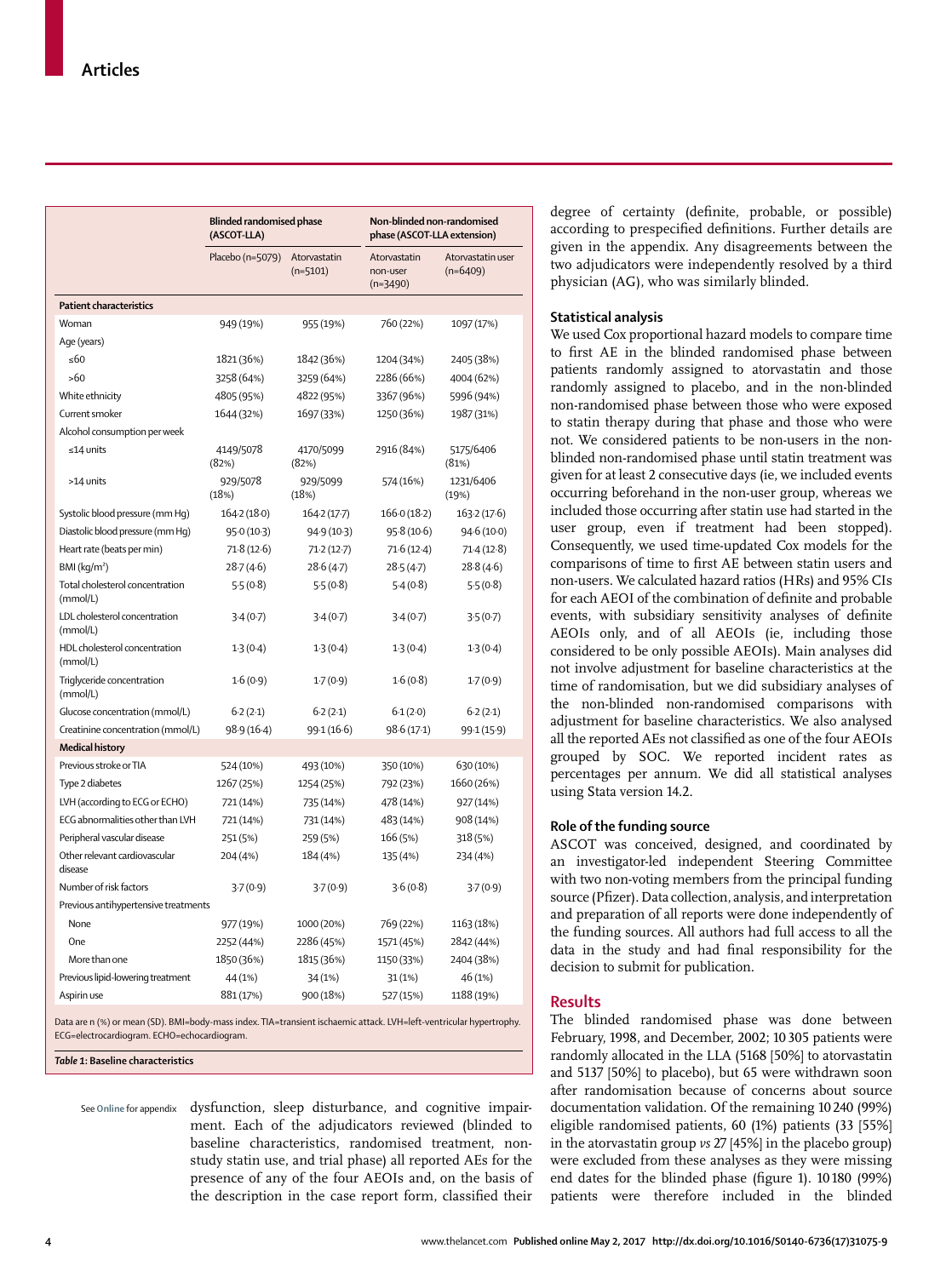randomised phase analysis (5101 [50%] in the atorvastatin group and 5079 [50%] in the placebo group). The randomly assigned atorvastatin or placebo was stopped for efficacy between October and December, 2002, after a median of 3·3 years (IQR 2·7–3·7) of active follow-up. The non-blinded non-randomised phase was done between December, 2002, and June, 2005; 281 (3%) patients (129 [46%] in the atorvastatin group *vs* 152 [64%] in the placebo group) had either died or been censored (ie, those who stopped routine follow-up before the end of the LLA) and were excluded from the non-blinded nonrandomised phase analysis. We therefore included 9899 (97%) patients in this analysis, with a median followup of  $2.3$  years (IQR  $2.2-2.4$ ). 6409 (65%) patients were users of statin therapy (most commonly atorvastatin 10 mg) at some time during the non-blinded non-randomised phase, with 3341 (52%) using it immediately after the end of the blinded randomised phase compared with 3490 (35%) non-users.

Table 1 describes baseline characteristics. Patients were predominantly male, with a mean age of  $63.2$  years (SD 8·5) at baseline. We did not observe any differences in baseline characteristics between the randomised treatment groups. However, in the non-randomised phase, users of statin therapy were less likely than were non-users to be women or smokers and more likely to have diabetes at baseline. Patients who had reported muscle-related AEOIs during the blinded randomised phase were less likely to use a statin during the nonblinded non-randomised phase than were those who had not reported these AEs (appendix).

60612 distinct AEs (ie, after removing multiple reports from the database of the same AE occurrence) occurred in total. During the blinded randomised phase, the rate of reporting of definite or probable muscle-related AEOIs (298 [2·03% per annum] *vs* 283 [2·00% per annum]; HR 1·03 [95% CI 0·88–1·21]; p=0·72) and of erectile dysfunction (272 [1·86% per annum] *vs* 302 [2·14% per annum]; 0·88 [0·75–1·04]; p=0·13) was similar among patients randomly assigned to atorvastatin or placebo (table 2). Patients assigned to receive atorvastatin reported sleep disturbance significantly less often than did those assigned placebo (149 [1·00% per annum] *vs* 210  $[1.46\%$  per annum];  $0.69$   $[0.56-0.85]$ ; p=0.0005). However, too few cases of cognitive impairment were reported for a statistically reliable analysis (31  $[0.20\%$ per annum] *vs* 32 [0·22% per annum]); 0·94 [0·57–1·54];  $p=0.81$ ). We observed similar findings in sensitivity analyses based on definite AEOIs alone or when we included the larger number of possible AEOIs (figure 2).

The rates of reports of all other AEs grouped by SOC categories were similar between patients assigned atorvastatin and placebo, with the exception of an excess of AEs attributed to renal and urinary disorders among patients assigned atorvastatin (481 [1·87% per annum] *vs* 392 [1·51% per annum]; HR 1·23 [95% CI 1·08–1·41];  $p=0.002$ ; table 3). Subdivision of that SOC indicates that

|                                                                                                                                                                                                                                | <b>Blinded randomised phase</b><br>(ASCOT-LLA) |                            | Non-blinded non-randomised phase                                                                                |                                 |  |
|--------------------------------------------------------------------------------------------------------------------------------------------------------------------------------------------------------------------------------|------------------------------------------------|----------------------------|-----------------------------------------------------------------------------------------------------------------|---------------------------------|--|
|                                                                                                                                                                                                                                | Placebo<br>$(n=5079)$                          | Atorvastatin<br>$(n=5101)$ | Atorvastatin<br>non-user (n=3490)                                                                               | Atorvastatin user<br>$(n=6409)$ |  |
| Muscle related                                                                                                                                                                                                                 |                                                |                            |                                                                                                                 |                                 |  |
| Patients (n)                                                                                                                                                                                                                   | 283                                            | 298                        | 124                                                                                                             | 161                             |  |
| AE rate (% per annum)                                                                                                                                                                                                          | 2.00%                                          | 2.03%                      | 1.00%                                                                                                           | 1.26%                           |  |
| HR (95% CI)                                                                                                                                                                                                                    | 1                                              | $1.03(0.88 - 1.21)$        | $\mathbf{1}$                                                                                                    | $1.41(1.10-1.79)$               |  |
| p value                                                                                                                                                                                                                        |                                                | 0.72                       |                                                                                                                 | 0.006                           |  |
| <b>Erectile dysfunction</b>                                                                                                                                                                                                    |                                                |                            |                                                                                                                 |                                 |  |
| Patients (n)                                                                                                                                                                                                                   | 302                                            | 272                        | 99                                                                                                              | 88                              |  |
| AE rate (% per annum)                                                                                                                                                                                                          | 2.14%                                          | 1.86%                      | 0.80%                                                                                                           | 0.68%                           |  |
| HR (95% CI)                                                                                                                                                                                                                    | $\mathbf{1}$                                   | $0.88(0.75 - 1.04)$        | $\mathbf{1}$                                                                                                    | $0.89(0.66 - 1.20)$             |  |
| p value                                                                                                                                                                                                                        |                                                | 0.13                       | $\ddotsc$                                                                                                       | 0.44                            |  |
| Sleep disturbance                                                                                                                                                                                                              |                                                |                            |                                                                                                                 |                                 |  |
| Patients (n)                                                                                                                                                                                                                   | 210                                            | 149                        | 82                                                                                                              | 72                              |  |
| AE rate (% per annum)                                                                                                                                                                                                          | 1.46%                                          | 1.00%                      | 0.66%                                                                                                           | 0.56%                           |  |
| HR (95% CI)                                                                                                                                                                                                                    | $\mathbf{1}$                                   | $0.69(0.56 - 0.85)$        | $\mathbf{1}$                                                                                                    | $0.87(0.63 - 1.20)$             |  |
| p value                                                                                                                                                                                                                        | $\ddotsc$                                      | 0.0005                     | $\ddotsc$                                                                                                       | 0.40                            |  |
| Cognitive impairment                                                                                                                                                                                                           |                                                |                            |                                                                                                                 |                                 |  |
| Patients (n)                                                                                                                                                                                                                   | 32                                             | 31                         | 36                                                                                                              | 22                              |  |
| AE rate (% per annum)                                                                                                                                                                                                          | 0.22%                                          | 0.20%                      | 0.29%                                                                                                           | 0.17%                           |  |
| HR (95% CI)                                                                                                                                                                                                                    | $\mathbf{1}$                                   | $0.94(0.57-1.54)$          | $\mathbf{1}$                                                                                                    | $0.59(0.34 - 1.02)$             |  |
| p value                                                                                                                                                                                                                        |                                                | 0.81                       |                                                                                                                 | 0.06                            |  |
| the state of the state of the state of the state of the state of the state of the state of the state of the state of the state of the state of the state of the state of the state of the state of the state of the state of t |                                                |                            | the contract of the contract of the contract of the contract of the contract of the contract of the contract of |                                 |  |

First event only in each phase reported; definite and probable AEs reported; number of patients with at least one event reported. AE=adverse event. HR=hazard ratio.

*Table 2:* **Risk of adverse events of interest**

the excess was chiefly due to reports of nocturia and frequent urination (appendix).

During the non-blinded non-randomised extension phase, overall reporting rates for AEOIs were lower than those in the blinded randomised phase of the trial (table 2). However, muscle-related AEOIs were reported at a higher rate by statin users than by non-users  $(161 \t11.26\%)$ per annum] *vs* 124 [1·00% per annum]; HR 1·41 [95% CI 1·10–1·79];  $p=0.006$ ). The proportional excess was similar between patients who had been assigned atorvastatin (HR 1·49 [95% CI 1·05–2·11]) or placebo (1·33 [0·96–1·84]) during the blinded randomised phase (interaction  $p=0.63$ ). We noted no significant differences between statin users and non-users in the reported rates of erectile dysfunction (88 [0·68% per annum] *vs* 99 [0·80% per annum]; HR 0·89 [95% CI 0·66–1·20]; p=0·44), sleep disturbance (72 [0·56% per annum] *vs* 82 [0·66% per annum]; 0·87 [0·63–1·20];  $p=0.40$ ), or cognitive impairment (22 [0.17% per annum] *vs* 36 [0·29% per annum]; 0·59 [0·34–1·02]; p=0·06; table 2).

We noted similar findings in the sensitivity analyses based on definite AEOIs alone or when the larger number of possible AEOIs were included (figure 2). A subsidiary analysis of the non-blinded comparisons adjusted for baseline characteristics (age, sex, race, smoking, diabetes, left ventricular hypertrophy, total cholesterol concentration, and systolic blood pressure) had minimal effect on the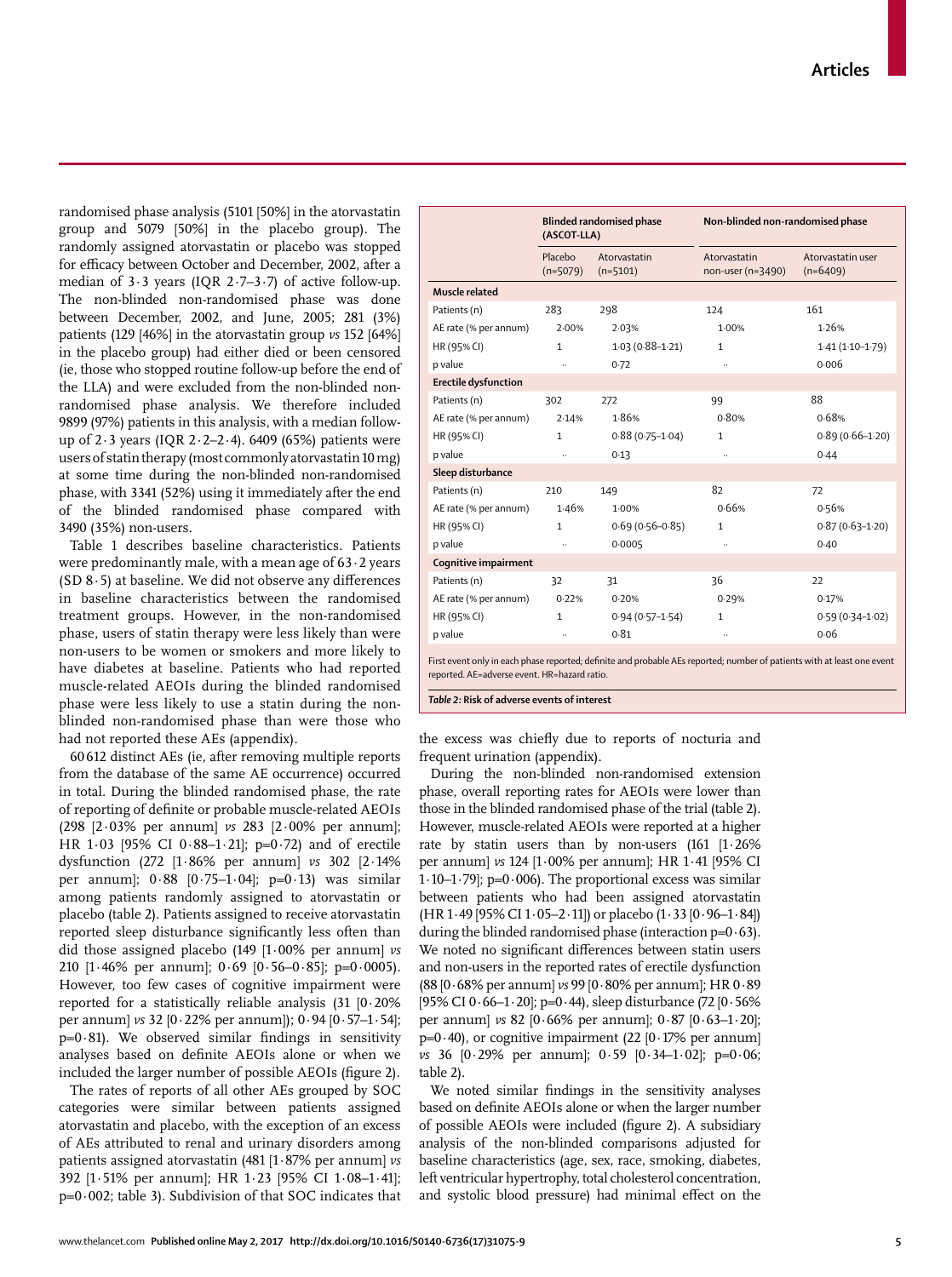

*Figure 2:* **Risk of adverse events of interest in the (A) blinded randomised phase and (B) non-blinded non-randomised phase, grouped according to adjudication certainty**

HRs (appendix). For muscle-related AEs, the adjusted HR was 1·43 (95% CI 1·12–1·83).

The rates of reports of all other AEs grouped by SOC categories were similar among patients who were using and not using statin therapy, with the exception of an excess among statin users of AEs attributed to musculoskeletal and connective tissue disorders (992 [8·69% per annum] *vs* 831 [7·45% per annum]; HR 1·17 [95% CI 1·06–1·29]; p=0·001) and blood and lymphatic system disorders (114 [0·88% per annum] *vs* 80 [0·64% per annum]; 1·40  $[1.04–1.88]$ ; p=0.03; table 4). We noted no differences in the rates of serious AEs between users and non-users (appendix).

## **Discussion**

The ASCOT-LLA provides a unique opportunity to compare the rate of reporting of AEs with use of an identical follow-up procedure and AE ascertainment process in the same individuals during blinded randomised and non-blinded non-randomised statin therapy. We noted no excess of reports of muscle-related AEs among patients assigned statin therapy during the blinded randomised phase, but we noted a significant excess when patients knew that they were taking a statin during the subsequent non-blinded non-randomised phase. This observation is consistent with a nocebo effect, whereby subjective AEs (eg, symptoms reported by patients) can be more likely to be attributed to a treatment thought to cause some particular side-effect.<sup>19</sup>

We noted no differences between treatment groups in the previously reported rates of serious AEs (appendix) or treatment cessation in association with AEs.<sup>20</sup> In particular, we observed no excess of serious AEs attributed to musculoskeletal or connective tissue disorders. However, one case of nonfatal rhabdomyolysis was reported in a man receiving atorvastatin who had had a very high alcohol intake and a recent febrile illness.

Statin therapy has been shown to cause myopathy (ie, muscle pain or weakness combined with large increases in blood concentrations of creatine kinase) in about one per 10 000 patients per year of treatment.<sup>21</sup> However, in double-blind randomised controlled trials of statin therapy, muscle-related symptoms have generally been reported with similar frequency by patients assigned statin or placebo treatment. Although muscle-related problems were not systematically sought in all such trials, sufficiently large numbers of cases have been reported to detect or rule out small excesses.<sup>7</sup> For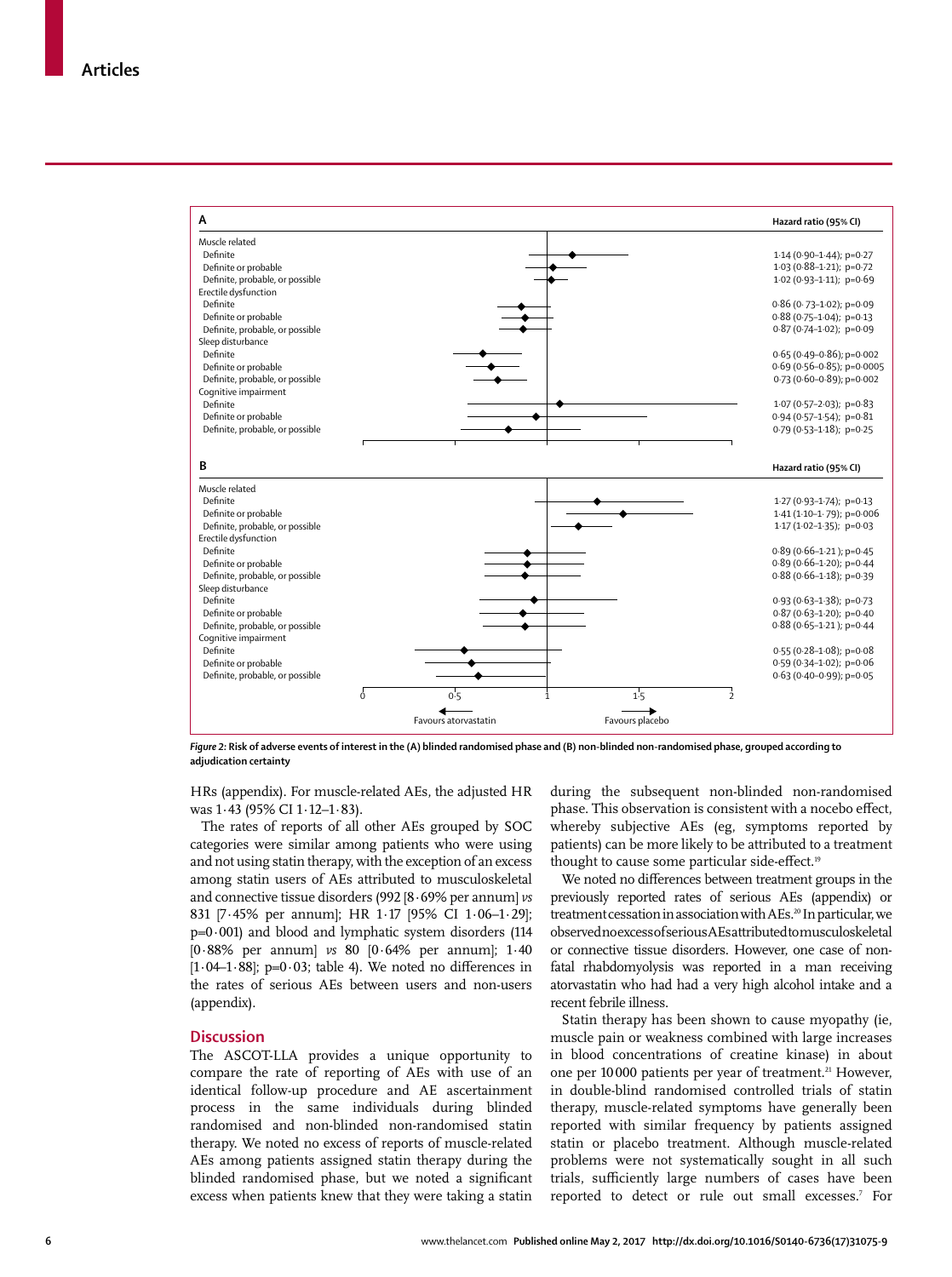example, authors of a meta-analysis<sup>22</sup> of 26 blinded randomised trials found little difference in the proportions of muscle problems reported during an average treatment duration of 3 years: 7544 cases (12·7%) among 59237 participants assigned statins versus 6735 (12·4%) among 54 458 assigned placebo. Combination of the reported results in the large placebocontrolled trials eligible for the Cholesterol Treatment Trialists' Collaborative meta-analyses1 yielded similar results: 5162 (11·7%) cases allocated statin therapy versus 5015 (11·4%) allocated placebo during an average of 5 years of treatment ( $p=0.10$ ).<sup>7</sup> The numbers of cases of muscle-related problems that led to the randomised study treatment being stopped were also found to be similar. Consequently, any excess of symptomatic muscle pain or other muscle-related problems that is actually caused by statin therapy has been estimated to be likely to be no more than about  $0.1-0.2\%$  of patients taking statins per year of treatment.<sup>7</sup>

Despite these results from blinded randomised trials, the increasingly widespread use of statins has been associated with increasingly common reports of statin intolerance,<sup>6,23</sup> chiefly attributed to muscle pain or weakness.6 Indeed, on the basis of non-randomised observational studies of statin use in routine care, as many as one fifth of patients have claimed to not be able to tolerate statin therapy.<sup>5,24</sup> However, patients who are taking a treatment as part of their routine care know that they are doing so (as do their doctors) and they might also be specifically told that the treatment has particular side-effects (eg, patients given statin therapy are typically advised that serious muscle problems can arise rarely). This inherent absence of blinding in observational studies can introduce substantial ascertainment bias, particularly for assessment of the effects of a treatment on substantive outcomes.7,18 The contrast between the similarity of the rates of muscle-related symptoms reported during the blinded randomised phase of the ASCOT-LLA and the excess associated with statin use during the non-blinded non-randomised phase illustrates this problem. Moreover, these analyses could well underestimate the effect of the nocebo effect because the ASCOT-LLA was done during 1998–2005, before claims that statin therapy causes high rates of side-effects had become as common as they are now.

We selected three other categories of AE for scrutiny because the regulatory authorities had added them to the drug label as possible statin side-effects<sup>16,17</sup> largely on the basis of associations in observational studies (and despite a general absence of support for such associations in randomised trials).7 Unexpectedly, and by contrast with the regulatory concerns, the rate of reports of sleep disturbances was reduced by about one third among patients assigned atorvastatin during the blinded randomised phase (but not during the non-blinded nonrandomised phase). A beneficial effect of statin use on sleep disturbance has not been previously reported,<sup>7,25</sup> and

|                                                                               |         | Rate (% per annum) | HR (95% CI)         | p value |
|-------------------------------------------------------------------------------|---------|--------------------|---------------------|---------|
|                                                                               | Placebo | Atorvastatin       |                     |         |
| Blood and lymphatic system disorders                                          | 0.33%   | 0.25%              | $0.78(0.57 - 1.07)$ | 0.12    |
| Cardiac disorders                                                             | 1.89%   | 1.92%              | $1.02(0.90-1.15)$   | 0.78    |
| Congenital, familial, and genetic disorders                                   | 0.05%   | 0.05%              | $0.99(0.47 - 2.08)$ | 0.98    |
| Ear and labyrinth disorders                                                   | 1.38%   | 1.30%              | $0.95(0.82 - 1.10)$ | 0.46    |
| <b>Endocrine disorders</b>                                                    | 0.09%   | 0.09%              | $1.03(0.59 - 1.81)$ | 0.91    |
| Eye disorders                                                                 | 1.37%   | 1.36%              | $0.99(0.86 - 1.15)$ | 0.93    |
| Gastrointestinal disorders                                                    | 5.70%   | 5.72%              | $1.01(0.93 - 1.09)$ | 0.87    |
| General disorders and administration site<br>conditions                       | 4.81%   | 4.91%              | $1.02(0.94 - 1.11)$ | 0.61    |
| Hepatobiliary disorders                                                       | 0.17%   | 0.15%              | $0.88(0.58 - 1.35)$ | 0.57    |
| Immune system disorders                                                       | 0.13%   | 0.13%              | $0.97(0.61 - 1.53)$ | 0.88    |
| Infections and infestations                                                   | 7.72%   | 7.53%              | $0.98(0.92 - 1.05)$ | 0.61    |
| Injury, poisoning, and procedural complications                               | 1.90%   | 1.80%              | $0.95(0.84 - 1.08)$ | 0.43    |
| Investigations                                                                | 1.07%   | 1.00%              | $0.94(0.79 - 1.11)$ | 0.43    |
| Metabolism and nutrition disorders                                            | 0.96%   | 0.85%              | $0.89(0.75-1.07)$   | 0.21    |
| Musculoskeletal and connective tissue disorders                               | 6.91%   | 7.19%              | $1.04(0.96 - 1.11)$ | 0.33    |
| Neoplasms: benign, malignant, and unspecified<br>(including cysts and polyps) | 1.01%   | 0.98%              | $0.97(0.82 - 1.15)$ | 0.73    |
| Nervous system disorders                                                      | 5.97%   | 6.18%              | $1.03(0.96 - 1.12)$ | 0.40    |
| Psychiatric disorders                                                         | 0.12%   | 0.07%              | $0.59(0.33 - 1.04)$ | 0.07    |
| Renal and urinary disorders                                                   | 1.51%   | 1.87%              | $1.23(1.08-1.41)$   | 0.002   |
| Reproductive system and breast disorders                                      | 0.83%   | 0.82%              | $1.00(0.83 - 1.20)$ | 0.98    |
| Respiratory, thoracic, and mediastinal disorders                              | 4.83%   | 4.76%              | $0.98(0.91 - 1.07)$ | 0.72    |
| Skin and subcutaneous tissue disorders                                        | 2.70%   | 2.53%              | $0.94(0.84 - 1.05)$ | 0.28    |
| Social circumstances                                                          | 0.02%   | 0.01%              | $0.66(0.19-2.35)$   | 0.52    |
| Surgical and medical procedure-related<br>complications                       | 0.52%   | 0.53%              | $1.03(0.82 - 1.30)$ | 0.80    |
| Vascular disorders                                                            | 1.96%   | 1.73%              | $0.89(0.78 - 1.01)$ | 0.070   |
| Uncoded                                                                       | 0.18%   | 0.16%              | $0.87(0.58 - 1.31)$ | 0.51    |

*Table 3:* **Rates of all adverse events, stratified by system organ classification, in the blinded randomised phase**

this difference could have been due to chance (although it is conventionally significant after adjustment for multiple comparisons). No significant differences occurred in erectile dysfunction among patients assigned atorvastatin or placebo during the blinded randomised phase.

Too few reported cases of cognitive impairment occurred to assess the effects of statin therapy reliably. However, specific assessment of this outcome among large numbers of older people in the PROSPER26 and Heart Protection Study<sup>27</sup> randomised double-blind placebo-controlled trials, as well as in trials<sup>7</sup> of people who already had pre-existing cognitive impairment, provides good evidence that statin therapy has little effect on memory loss or other measurers of cognitive function. Most recently, statin therapy has been reported to have no effect on cognitive decline or memory loss among the 12000 patients in the randomised doubleblind placebo-controlled Heart Outcomes Prevention Evaluation 3 trial.<sup>28</sup> In exploratory analyses of all other AE reports grouped according to SOC, we did not find significant differences during the blinded randomised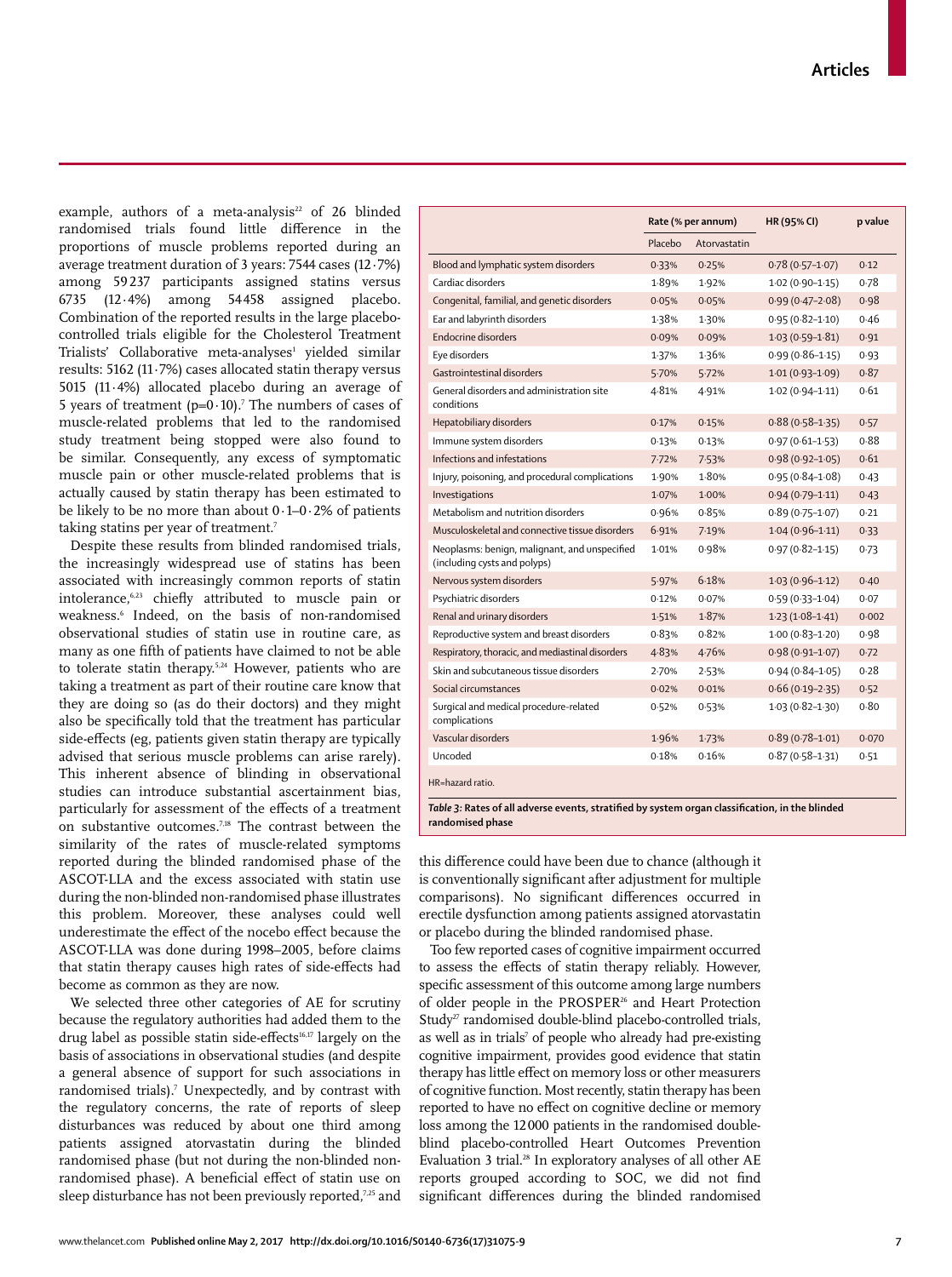|                                                                               | Rate (% per annum)       |                      | <b>HR (95% CI)</b>  | p value |  |
|-------------------------------------------------------------------------------|--------------------------|----------------------|---------------------|---------|--|
|                                                                               | Atorvastatin<br>non-user | Atorvastatin<br>user |                     |         |  |
| Blood and lymphatic system disorders                                          | 0.64%                    | 0.88%                | $1.40(1.04 - 1.88)$ | 0.03    |  |
| Cardiac disorders                                                             | 2.46%                    | 2.41%                | $0.96(0.82 - 1.14)$ | 0.66    |  |
| Congenital, familial, and genetic disorders                                   | 0.14%                    | 0.17%                | $0.97(0.51 - 1.83)$ | 0.92    |  |
| Ear and labyrinth disorders                                                   | 1.35%                    | 1.42%                | $1.04(0.84 - 1.30)$ | 0.71    |  |
| <b>Endocrine disorders</b>                                                    | 0.18%                    | 0.17%                | $0.92(0.50-1.68)$   | 0.78    |  |
| Eye disorders                                                                 | 1.88%                    | 1.92%                | $1.00(0.83 - 1.20)$ | 0.99    |  |
| Gastrointestinal disorders                                                    | 6.32%                    | 6.19%                | $1.01(0.90 - 1.12)$ | 0.91    |  |
| General disorders and administration site<br>conditions                       | 3.91%                    | 4.05%                | $1.10(0.97 - 1.26)$ | 0.14    |  |
| Hepatobiliary disorders                                                       | 0.36%                    | 0.25%                | $0.70(0.44 - 1.12)$ | 0.14    |  |
| Immune system disorders                                                       | 0.22%                    | 0.15%                | $0.63(0.35 - 1.13)$ | 0.12    |  |
| Infections and infestations                                                   | 9.62%                    | 9.42%                | $0.96(0.88 - 1.05)$ | 0.37    |  |
| Injury, poisoning, and procedural complications                               | 2.58%                    | 2.76%                | $1.07(0.91 - 1.25)$ | 0.40    |  |
| Investigations                                                                | 1.49%                    | 1.51%                | $0.98(0.79 - 1.21)$ | 0.84    |  |
| Metabolism and nutrition disorders                                            | 1.64%                    | 1.30%                | $0.81(0.65 - 1.00)$ | 0.05    |  |
| Musculoskeletal and connective tissue disorders                               | 7.45%                    | 8.69%                | $1.17(1.06-1.29)$   | 0.001   |  |
| Neoplasms: benign, malignant, and unspecified<br>(including cysts and polyps) | 1.93%                    | 1.95%                | $1.02(0.85 - 1.23)$ | 0.83    |  |
| Nervous system disorders                                                      | 5.23%                    | 4.79%                | $0.94(0.84 - 1.06)$ | 0.32    |  |
| Psychiatric disorders                                                         | 0.14%                    | 0.12%                | $0.84(0.41 - 1.72)$ | 0.64    |  |
| Renal and urinary disorders                                                   | 2.20%                    | 2.41%                | $1.11(0.94-1.31)$   | 0.23    |  |
| Reproductive system and breast disorders                                      | 1.45%                    | 1.41%                | $0.92(0.74 - 1.13)$ | 0.42    |  |
| Respiratory, thoracic, and mediastinal disorders                              | 4.50%                    | 4.30%                | $0.98(0.87 - 1.12)$ | 0.80    |  |
| Skin and subcutaneous tissue disorders                                        | 2.98%                    | 2.94%                | $0.98(0.84 - 1.14)$ | 0.80    |  |
| Social circumstances                                                          | 0.02%                    | 0.02%                | $0.51(0.08-3.09)$   | 0.46    |  |
| Surgical and medical procedure-related<br>complications                       | 0.75%                    | 0.92%                | $1.20(0.91 - 1.60)$ | 0.20    |  |
| Vascular disorders                                                            | 1.73%                    | 1.51%                | $0.89(0.73 - 1.09)$ | 0.26    |  |
| Uncoded                                                                       | 0.18%                    | 0.31%                | $1.80(1.05-3.08)$   | 0.03    |  |
| HR=hazard ratio.                                                              |                          |                      |                     |         |  |

*Table 4:* **Rates of all adverse events, stratified by system organ classification, in the non-blinded non-randomised phase**

> phase, with the exception of a small excess of reports of renal and urinary disorders in the atorvastatin group, which appeared to be related to increased frequency of urination and nocturia. As far as we are aware, such an excess has not been previously reported. Given the small number of events on which it is based, the large number of separate comparisons made, and their exploratory nature, this apparent difference could well be due to chance.

> None of our findings were materially altered when the analyses were based on reports of only AEs considered to be definite, or when we included the larger numbers of possible AEs (which tend to increase statistical power to detect an effect of a particular size, but might decrease sensitivity because of dilution of the treatment effect by including events that are not actually the AE of interest).

> The ASCOT trial was done in a hypertensive population in the UK, Ireland, and the Nordic countries, consisting of patients who were predominately aged older than 60 years,

men, and of European ancestry. The findings are likely to be generalisable to younger and older patients (given the results from other blinded randomised trials in such individuals),7 but they may not be generalisable to people from other ethnic groups. Atorvastatin at a daily dose of 10 mg was studied specifically only in the blinded phase of the trial, but most of the patients in the non-blinded phase who took a statin used the same dose of atorvastatin, with only a few using simvastatin. Atorvastatin 10 mg daily would now be considered a low dose, but investigators of randomised trials of higher doses have also not found differences in muscle-related AEs, other than the very small excess of myopathy.<sup>7</sup>

The widespread media coverage that has arisen from claims that statin therapy causes side-effects in up to one fifth of patients,<sup>5,29</sup> and the failure to correct such misleading claims rapidly and fully, has led to patients at high risk of major vascular events with established cardiovascular disease stopping their statin therapy.30,31 Such reductions in statin use have been estimated to result in thousands of fatal and disabling heart attacks and strokes, which would otherwise have been avoided. Seldom in the history of modern therapeutics have the substantial proven benefits of a treatment been compromised to such an extent by serious misrepresentations of the evidence for its safety. We hope that the demonstration in the ASCOT-LLA of not only the absence of adverse effects of statin therapy on muscle-related and other AEs, but also the effect of ascertainment bias in non-blinding studies (which have been the basis of many of the misleading claims), will help to counter the adverse effect on public health of exaggerated claims about statin side-effects.

## **Contributors**

PS and AG designed the study, planned the analyses, and wrote the manuscript, with the assistance of TC and RC. DT, AW, and AG carried out the review and classification of adverse events. AG and TC did the statistical analyses. All authors reviewed and approved the final manuscript.

#### **Declaration of interests**

AG was given support from the Foundation for Circulatory Health for expenses incurred while working on this project. BD has received personal fees from Novartis, Vicore Pharma, Cereno Scientific, and Merck Sharp & Dohme outside the submitted work. NP's institution (Imperial College London) held a grant for the conduct of the Anglo-Scandinavian Cardiac Outcomes Trial in the UK and Ireland and he has also received speaker's honoraria from Pfizer outside the submitted work. He is also a recipient of the National Institute for Health Research Senior Investigator Award and is supported by the Biomedical Research Centre Award to Imperial College Healthcare NHS Trust. RC was supported by the University of Oxford and British Heart Foundation in the writing of this paper, drawing on expertise developed during research funded by both commercial and academic funders. He reports grants to the University of Oxford from Abbott/Solvay/ Mylan, AstraZeneca, Bayer Germany, Cancer Research UK, Merck, the Medical Research Council, and the Wellcome Trust, grants and salary from the British Heart Foundation and UK Biobank, and a prize to his institution (the University of Oxford) from Pfizer, all for independent research outside the submitted work. He has a patent for a statin-related myopathy genetic test, with royalties paid to the University of Oxford from Boston Heart Diagnostics (but he has waived any personal reward). He sought retraction of papers published by the *British Medical Journal* in October, 2013, about the rate of side-effects with statin therapy and other information about its effects, but they have not been retracted. PS' institution (Imperial College London) held a grant for the conduct of the Anglo-Scandinavian Cardiac